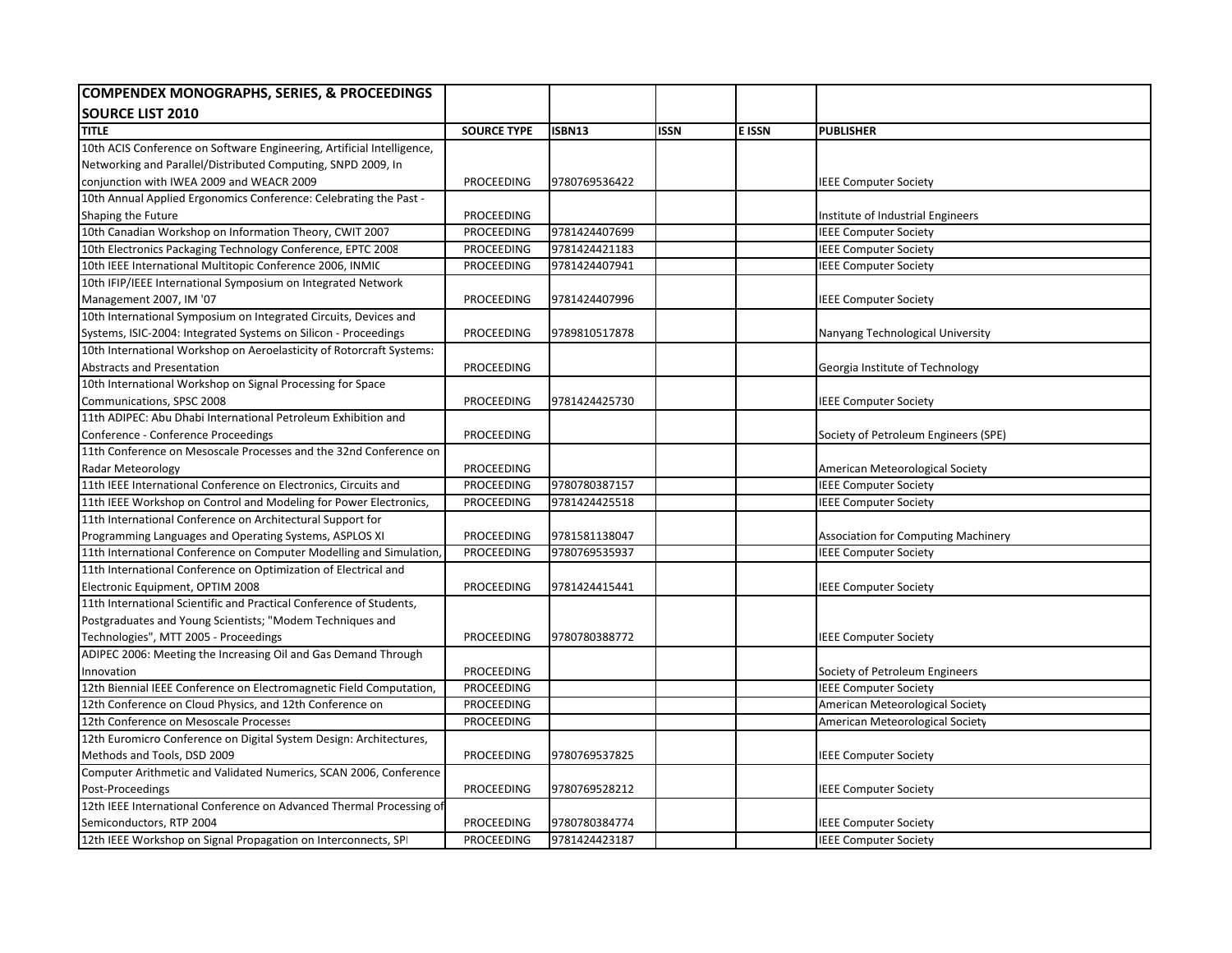| Proceedings - Advances in Electrical and Electronics Engineering -       |                   |               |          |                                                        |
|--------------------------------------------------------------------------|-------------------|---------------|----------|--------------------------------------------------------|
| IAENG Special Edition of the World Congress on Engineering and           |                   |               |          |                                                        |
| Computer Science 2008, WCECS 2008                                        | PROCEEDING        | 9780769535555 |          | <b>IEEE Computer Society</b>                           |
| Proceedings - AGILE 2007                                                 | <b>PROCEEDING</b> | 9780769528724 |          | <b>IEEE Computer Society</b>                           |
| Proceedings - Agile 2008 Conference                                      | PROCEEDING        | 9780769533216 |          | <b>IEEE Computer Society</b>                           |
| Proceedings - AGILE Conference, 2006                                     | PROCEEDING        |               |          | <b>IEEE Computer Society</b>                           |
| Proceedings - AGILE Confernce 2005                                       | <b>PROCEEDING</b> |               |          | <b>IEEE Computer Society</b>                           |
| Proceedings - ALPIT 2007 6th International Conference on Advanced        |                   |               |          |                                                        |
| Language Processing and Web Information Technology                       | PROCEEDING        | 9780769529301 |          | <b>IEEE Computer Society</b>                           |
| Proceedings - ALPIT 2008, 7th International Conference on Advanced       |                   |               |          |                                                        |
| Language Processing and Web Information Technology                       | PROCEEDING        | 9780769532738 |          | <b>IEEE Computer Society</b>                           |
| Proceedings - Annual Computer Security Applications Conference,          | PROCEEDING        |               | 10639527 | <b>IEEE Computer Society</b>                           |
| Proceedings - Annual IEEE Symposium on Foundations of Computer           | <b>PROCEEDING</b> |               | 02725428 | <b>IEEE Computer Society</b>                           |
| Proceedings - Annual International Conference on Fault-Tolerant          | <b>PROCEEDING</b> |               | 07313071 | <b>IEEE Computer Society</b>                           |
| Proceedings - Annual Meeting of the Decision Sciences Institute          | PROCEEDING        |               |          | <b>Decision Sciences Institute</b>                     |
|                                                                          |                   |               |          |                                                        |
| Proceedings - Annual Reliability and Maintainability Symposium           | PROCEEDING        |               | 0149144X | Institute of Electrical and Electronics Engineers Inc. |
| Proceedings - Annual SAFE Symposium (Survival and Flight Equipment       |                   |               |          |                                                        |
| Association)                                                             | PROCEEDING        |               |          | Survival and Flight Equipment Association (SAFE)       |
| Proceedings - Annual Stability Conference, Structural Stability Research | <b>PROCEEDING</b> |               |          | <b>Structural Stability Research Council</b>           |
| Proceedings - Annual Technical Session, Structural Stability Research    | PROCEEDING        |               |          | <b>Structural Stability Research Counci</b>            |
| Proceedings - Annual Workshop on Interaction between Compilers and       |                   |               |          |                                                        |
| Computer Architectures, INTERACT                                         | PROCEEDING        |               |          | <b>IEEE Computer Society</b>                           |
| Proceedings - Annual Workshop on Interaction between Compilers and       |                   |               |          |                                                        |
| Computer Architectures, INTERACT                                         | PROCEEDING        |               | 15506207 | Institute of Electrical and Electronics Engineers Inc. |
| Proceedings - APGV 2005: 2nd Symposium on Applied Perception in          |                   |               |          |                                                        |
| Graphics and Visualization                                               | PROCEEDING        | 9781595931399 |          | <b>Association for Computing Machinery</b>             |
| Proceedings - APGV 2006: Symposium on Applied Perception in              |                   |               |          |                                                        |
| <b>Graphics and Visualization</b>                                        | PROCEEDING        | 9781595934291 |          | <b>Association for Computing Machinery</b>             |
| Proceedings - APGV 2009: Symposium on Applied Perception in              |                   |               |          |                                                        |
| <b>Graphics and Visualization</b>                                        | PROCEEDING        | 9781605587431 |          | Association for Computing Machinery                    |
| Proceedings - Applied Imagery Pattern Recognition Workshop               | PROCEEDING        |               | 15505219 | Institute of Electrical and Electronics Engineers Inc  |
| Proceedings - Asia-Pacific Conference on Environmental                   |                   |               |          |                                                        |
| Electromagnetics, CEEM'2009                                              | PROCEEDING        | 9781424443444 |          | <b>IEEE Computer Society</b>                           |
| Proceedings - Asia-Pacific Software Engineering Conference, APSEC        | PROCEEDING        |               | 15301362 | <b>IEEE Computer Society</b>                           |
| Proceedings - BIBE 2005: 5th IEEE Symposium on Bioinformatics and        | PROCEEDING        |               |          | <b>IEEE Computer Society</b>                           |
| Proceedings - BSN 2006: International Workshop on Wearable and           |                   |               |          |                                                        |
| Implantable Body Sensor Networks                                         | PROCEEDING        |               |          | <b>IEEE Computer Society</b>                           |
| Proceedings - Challenges of Large Applications in Distributed            |                   |               |          |                                                        |
| Environments, CLADE 2005                                                 | PROCEEDING        |               |          | <b>IEEE Computer Society</b>                           |
| Proceedings - Challenges of Large Applications in Distributed            |                   |               |          |                                                        |
| Environments, CLADE 2006                                                 | PROCEEDING        |               |          | <b>IEEE Computer Society</b>                           |
| Proceedings - CIS Workshops 2007, 2007 International Conference on       |                   |               |          |                                                        |
| Computational Intelligence and Security Workshops                        | PROCEEDING        | 9780769530734 |          | Institute of Electrical and Electronics Engineers Inc. |
| Proceedings - CISIS 2008: 2nd International Conference on Complex,       |                   |               |          |                                                        |
| Intelligent and Software Intensive Systems                               | <b>PROCEEDING</b> | 9780769531090 |          | <b>IEEE Computer Society</b>                           |